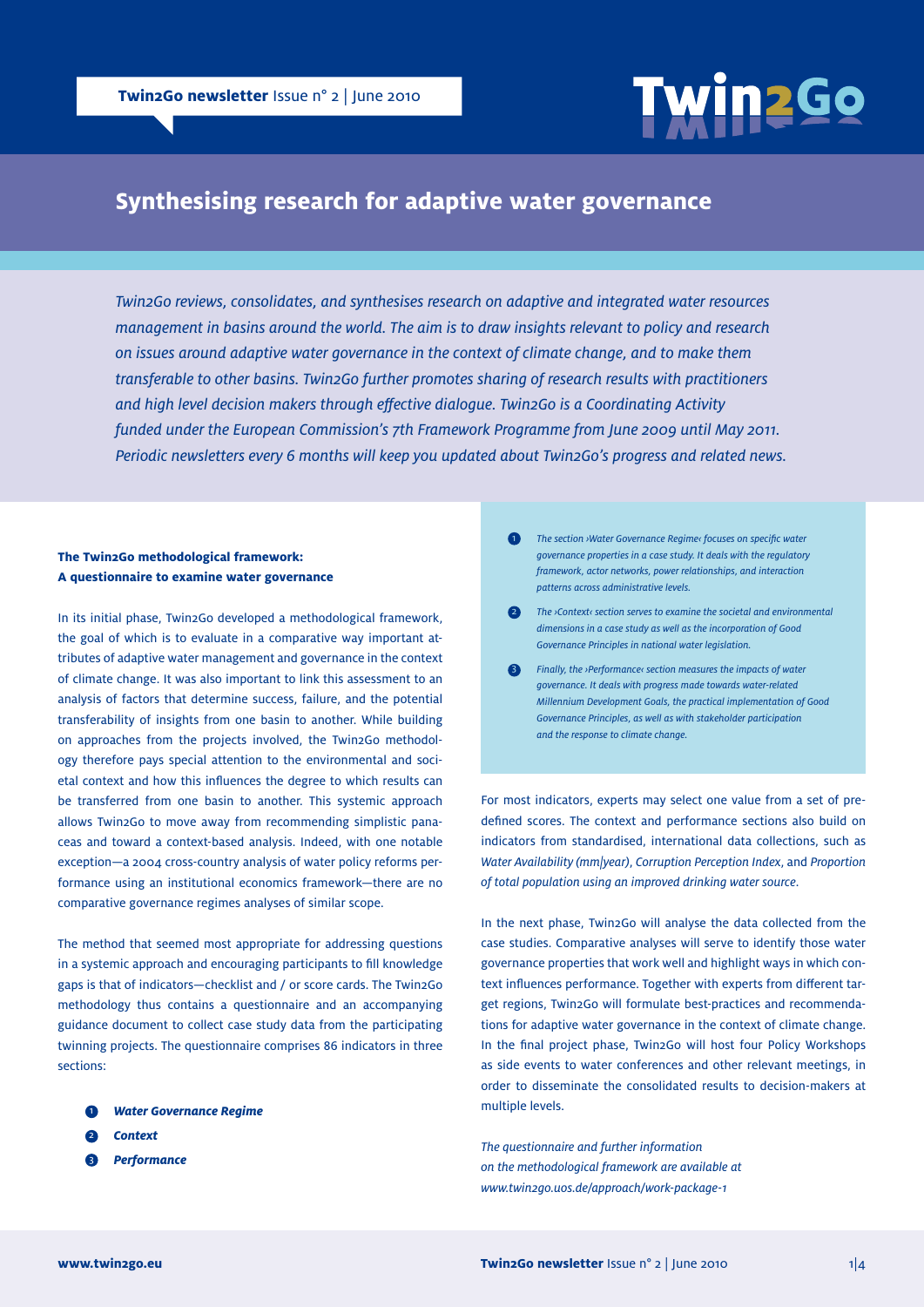## **Twin2Go news**

### **Case Study Review Workshops**

After the development of the methodological framework described above, Twin2Go hosted six case study review workshops in order to collect water governance data in the context of climate change. Between March and June 2010 case study experts provided data for 25 case studies from Europe, Latin America, Africa and Asia. The six workshops brought together an international mix of scientists and representatives from government, river basin organizations, business, civil society, and non-governmental organizations, as well as Twin2Go team members to discuss water governance. Overall more than 120 participants took part in the six workshops.

Through this comparative analysis of different water management regimes the project gains new insights into adaptive governance, and can initiate dialogues for mutual learning between these basins and with other water governance professionals. The combination of regions, countries and river basins at each workshop provided a robust first test of the methodological framework and triggered thoughtful comparisons between the water basins reviewed.

| <b>Name @ Location</b>                                               | <b>Date</b>             | <b>Basins reviewed</b>                                                                        |
|----------------------------------------------------------------------|-------------------------|-----------------------------------------------------------------------------------------------|
| <b>ASEM, CABRI-VOLGA</b><br>Chiang Mai University<br><b>Thailand</b> | $25 - 27$ March<br>2010 | Volga<br><b>Red River</b><br><b>Bang Pakong</b>                                               |
| <b>WETWIN</b><br><b>Loskop Dam</b><br><b>South Africa</b>            | $14 - 15$ April<br>2010 | Niger   Kyoga<br>Olifants   Orange<br><b>Okavango</b>                                         |
| <b>NEWATER</b><br><b>Berlin</b><br>Germany                           | $5 - 7$ May<br>2010     | Rhine   Elbe<br>Guadiana   Tisza<br>Amu Darya                                                 |
| <b>TWINLATIN</b><br>Santiago de Chile<br>Chile                       | $27 - 28$ April<br>2010 | Biobio   Baker   Catamayo-Chira<br>Quarai-Cuareim   Upper Cauca<br>Cocibolca   Guayas   Paute |
| <b>TWINBAS</b><br>Copenhagen<br><b>Denmark</b>                       | $27 - 28$ May<br>2010   | <b>Norrström</b><br><b>Nura</b><br><b>Thames</b>                                              |
| <b>BRAHMATWINN</b><br>Guwahati<br><b>India</b>                       | $3 - 4$ June<br>2010    | <b>Upper Brahmaputra</b>                                                                      |

*For a map showing the locations of the Twin2Go case study basins please see the next page.*

The methodological framework gave participants a solid basis for the comparative work, encouraged rich discussions and provided a layered set of insights that drew on the varied experiences and expertise. The framework's questionnaire was discussed during brainstorming sessions that focused on the indicator scoring as well as the choice of indicators themselves. Part of the challenges in applying the methodological framework was the difficulty in differentiating progress on paper from changed practices on the ground. Additionally, laws and appropriate regulation may exist, but the implementation of those laws is impeded by the lack of control mechanism. Many participants also agreed that involving further experts into a discussion on the questionnaire may give a more nuanced understanding of the scores.

Due to the different backgrounds and work experience of participants, the knowledge exchange included research results as well as concrete best practices. This exchange of lessons from existing every-day practices by stakeholders showed that a diverse set of adaptive water governance options are either considered or already in place in the reviewed river basins. Among the conclusions reached in the workshops was the fact that many river basins analysed received similar scores, even though they find themselves in different socio-economic contexts with varied historical, social, political, economic, religious and ecological backgrounds. Among the main challenges to adaptive governance identified were stiff bureaucratic structures. An existing context of transition in the legal and institutional framework, on the other hand, presents a good opportunity to place adaptive water governance on the agenda; this is currently the case in many Latin American countries, where new national water laws are under discussion.

#### *Some further general observations from the workshops:*

- *Discussing the lessons learned by other basins in stakeholder participation and the governance of water-related insecurities such as droughts and floods was helpful for the comparative analysis— ASEMWaterNet and CABRI-Volga workshop, Thailand*
- *Cross-checking the questionnaire answers between participants with varied backgrounds and work experience helped enrich the comparative analysis—WETwin workshop, South Africa*
- *The practical lessons learned, knowledge exchange and networking opportunities generated by the meeting led to a strengthened collaboration between participants, many of whom showed great interest in continuing their involvement in the project— TwinLatin workshop, Chile*
- *Exchange of water management knowledge between stakeholders of the Brahmaputra riparian states leads to fruitful discussions between representatives from up- and downstream countries— BRAHMATWINN workshop, India*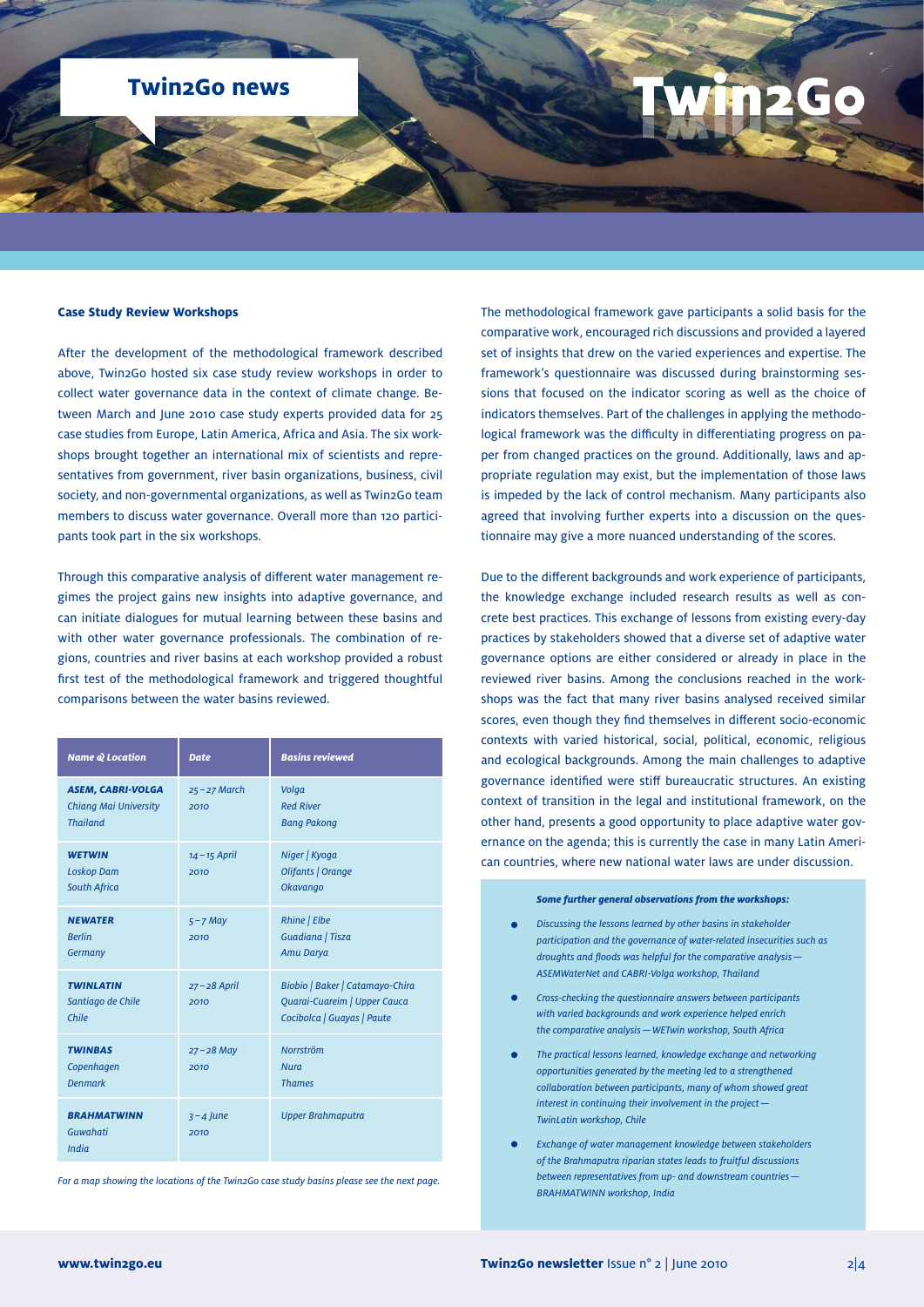# **Upcoming activities**

# 2Go

**Twin2Go Synthesis Workshop**  *1–3 September 2010* 

Following the case study review workshops that took place between March and June, a synthesis workshop will take place this September. During the workshop, which will take place in Stockholm just before the World Water Week, results of the basin reviews will be discussed in a cross-basin comparison. The synthesis is a crucial step in the project, as it aims to test hypotheses about adaptive water governance, to detect patterns, and to identify key factors for good water governance performance in a given context. Twin2Go project members are developing a methodology intended to support the comparison between the ongoing projects and/or river basins, and synthesise lessons. This synthesis methodology will consist of a range of techniques for hypothesis testing and pattern searching, including visual and statistical methods.

The synthesis workshop will be attended by Twin2Go project staff, members of the advisory board, and external experts in adaptive governance research.

Consolidated results will feed into a synthesis report describing how adaptive water governance in the context of climate change can be included in sustainable water resources management plans and programmes. Before dissemination the report will be discussed with the Twin2Go advisory board for policy relevance. Lessons learnt and best practices that can be identified will be validated with stakeholders and disseminated throughout future project activities.

*For additional information please see our website <www.twin2go.uos.de/approach/work-package-2> or contact<tom.dhaeyer@soresma.be>*



## **Regional Best Practice Workshops**  *October–December 2010*

In order to facilitate the transfer from theory into practice, lessons learnt and best practices for implementing adaptive water governance will be identified from the global comparisons of the Twin2Go case study basins and its synthesised results. Inquiry will be made into ways to better transfer and adapt best practices to the national specifics of different countries and river basins' context. People are the driving force behind the transition from present water resources management practices to more adaptive water management strategies. Twin2Go will therefore organise Regional Best Practice Workshops to share practical insights for transitions towards more adaptive and participatory integrated water resources management (IWRM). In these workshops, Twin2Go's initial outcomes will be presented and discussed among stakeholders groups in case study basins and broader water management communities in the targeted regions of Africa, Latin America, South East Asia, and Russia/New Independent States.

*Further information on the Regional Best Practice Workshops will be made available in due course on the Twin2Go website [www.twin2go.uos.de/workshops/best-practice-workshops](www.twin2go.uos.de/workshops/best-practice-workshops )*



 *Reports for each case study review workshop will be made available soon at <www.twin2go.uos.de/approach/work-package-2>*